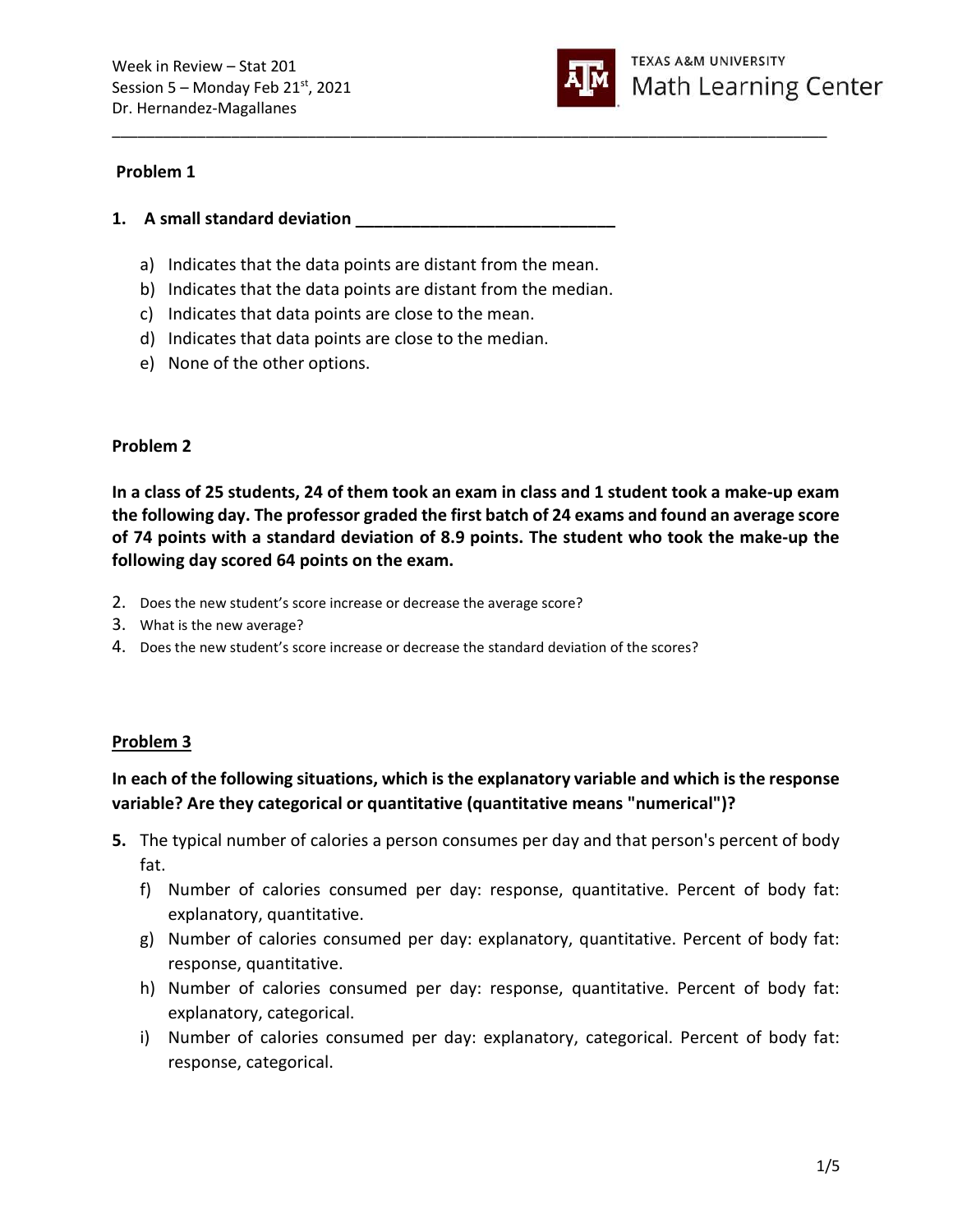

6. Water temperature controlled at different levels and growth (measured by weight) of corals in aquariums.

\_\_\_\_\_\_\_\_\_\_\_\_\_\_\_\_\_\_\_\_\_\_\_\_\_\_\_\_\_\_\_\_\_\_\_\_\_\_\_\_\_\_\_\_\_\_\_\_\_\_\_\_\_\_\_\_\_\_\_\_\_\_\_\_\_\_\_\_\_\_\_\_\_\_\_\_\_\_\_\_\_\_\_\_

- a. Water temperature: response, quantitative. Growth: explanatory, categorical.
- b. Water temperature: explanatory, categorical. Growth: response, categorical.
- c. Water temperature: response, categorical. Growth: explanatory, quantitative.
- d. Water temperature: explanatory, quantitative. Growth: response, quantitative

## Problem 4

Coffee is a leading export from several developing countries. When coffee prices are high, farmers often clear forest to plant more coffee trees. Here are data on prices paid to coffee growers in Indonesia and the rate of deforestation in a national park that lies in a coffeeproducing region, for five years:

| Price<br>(cents per pound) | Deforestation<br>(percent) |  |
|----------------------------|----------------------------|--|
| 29                         | 0.49                       |  |
| 40                         | 1.59                       |  |
| 54                         | 1.69                       |  |
| 55                         | 1.82                       |  |
| 72                         | 3.10                       |  |

- 7. Coffee is currently priced in dollars. If it were priced in euros, and the dollar prices in the above table were translated into the equivalent prices in euros, would the correlation between coffee price and percent deforestation change?
	- a) The correlation would remain zero, because the two variables are independent
	- b) Yes, units affect correlation
	- c) No, units do not affect correlation
	- d) It is impossible to calculate the correlation, because coffee price is categorical.

## Problem 5

A study shows that there is a positive correlation between the size of a hospital (measured by its number of beds (x)) and the median number of days (y) that patients remain in the hospital.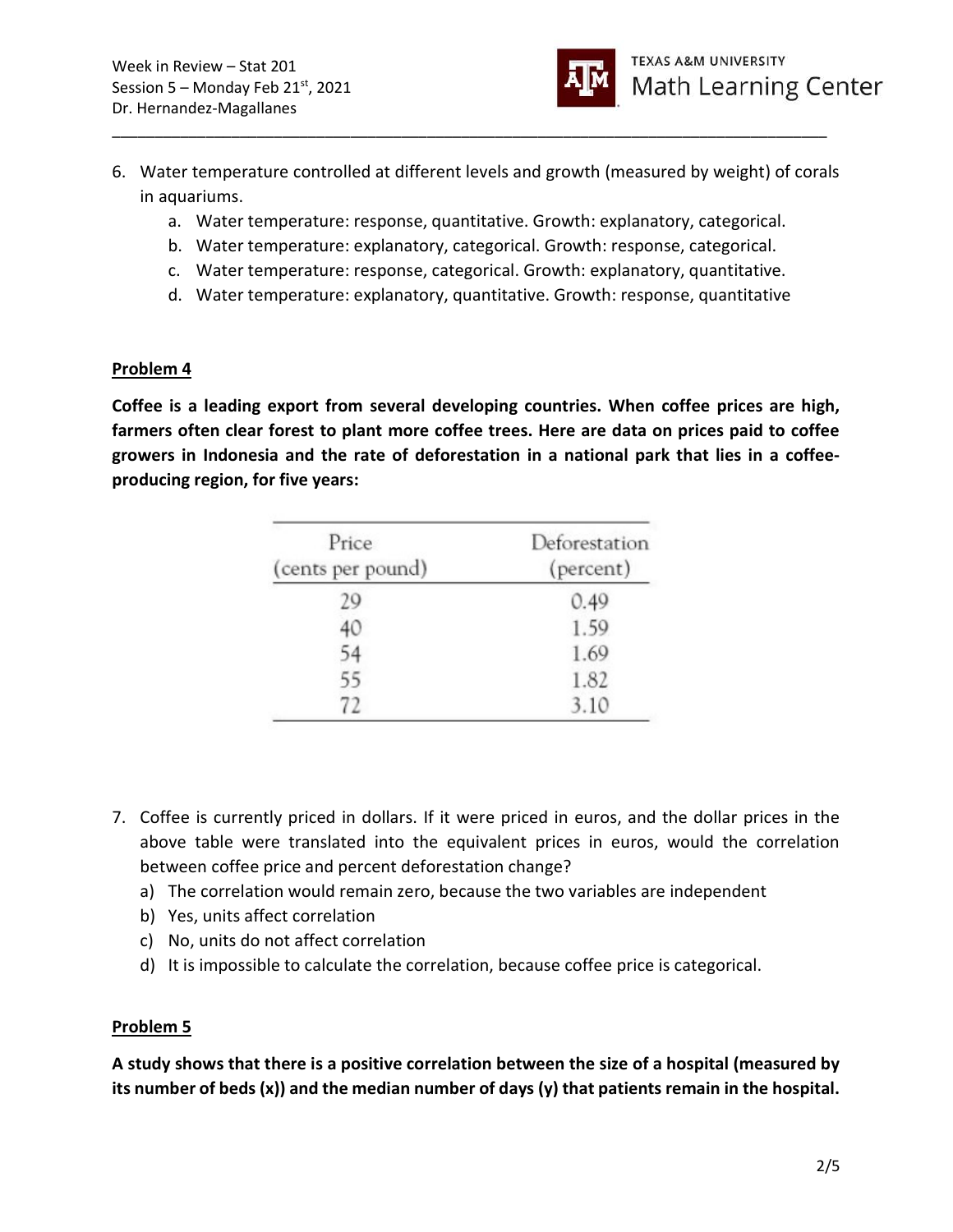

- 8. What lurking variable could be present in this study?
	- a) cost: its more expensive to run larger hospitals.
	- b) severity of disease: since large hospitals have better facilities and more doctors to cope with severe illness.
	- c) number of visitors: since larger hospitals receive more visitors.
	- d) facilities: since larger hospitals have better facilities, patients choose to stay longer

\_\_\_\_\_\_\_\_\_\_\_\_\_\_\_\_\_\_\_\_\_\_\_\_\_\_\_\_\_\_\_\_\_\_\_\_\_\_\_\_\_\_\_\_\_\_\_\_\_\_\_\_\_\_\_\_\_\_\_\_\_\_\_\_\_\_\_\_\_\_\_\_\_\_\_\_\_\_\_\_\_\_\_\_

#### Problem 6

Milk use is positively correlated to cancer rates. While this is not a popular finding within the milk industry, there is a moderately positive correlation with drinking milk and getting cancer (Paulos, 1990). Milk consumption is greater in wealthier countries. In wealthier countries people live longer. Greater longevity means people live long enough to eventually get some type of cancer.

- 9. Which is the response and explanatory variable?
- 10. Which is a lurking variable?
- 11. Will you conclude that drinking more milk increases the chance of getting cancer? Explain your reasoning.

## Problem 7

12. Which of the following plots will have a correlation coefficient of .85?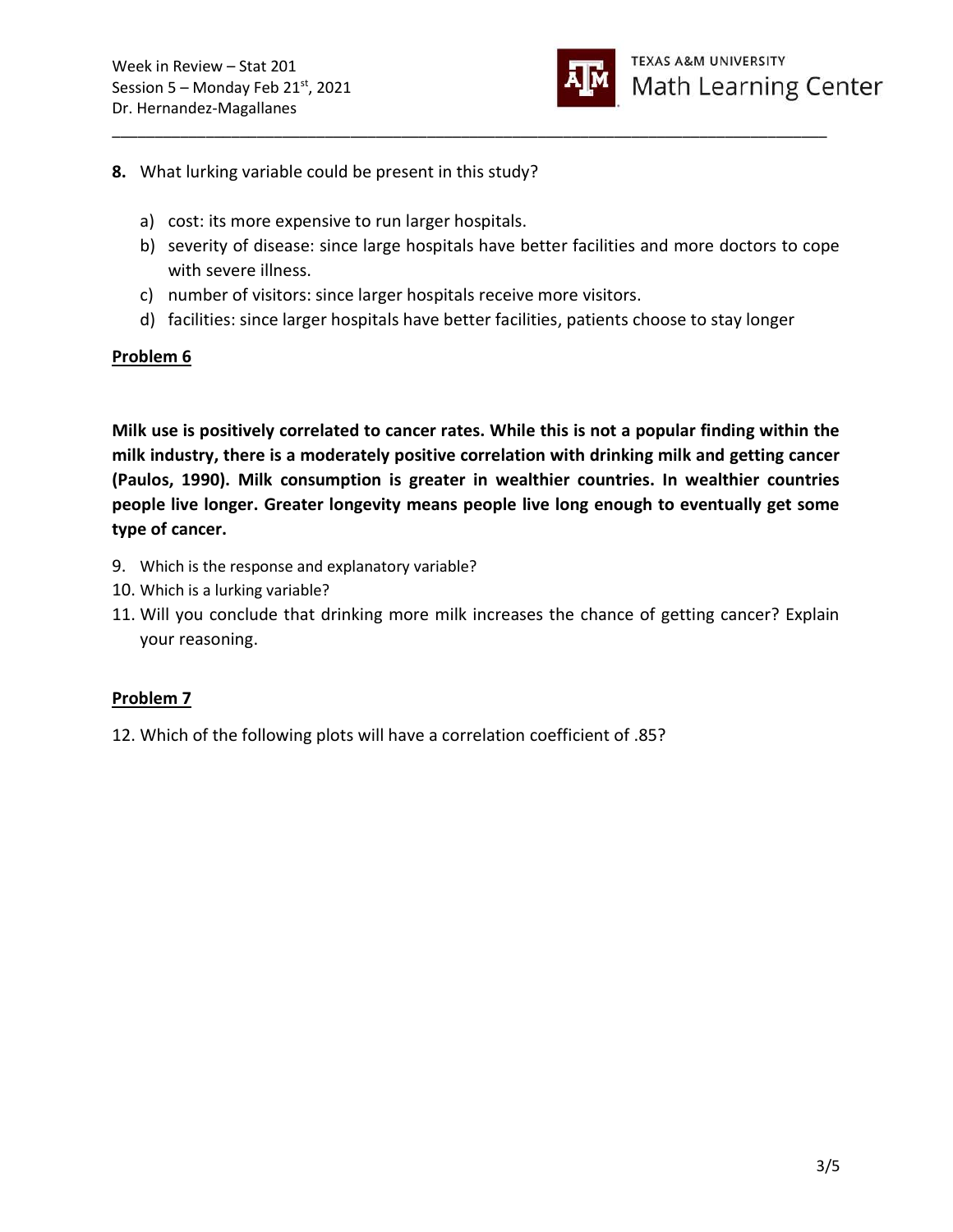Week in Review – Stat 201 Session 5 – Monday Feb  $21<sup>st</sup>$ , 2021 Dr. Hernandez-Magallanes





## Problem 8

13) The age distribution of students at a community college is given below.

| Age (years) | Number of students (f) |  |
|-------------|------------------------|--|
| Under 21    | 404                    |  |
| $21 - 25$   | 401                    |  |
| $26 - 30$   | 202                    |  |
| $31 - 35$   | 53                     |  |
| Over 35     | 21                     |  |
|             | 1081                   |  |

A student from the community college is selected at random. Find the probability that the student is at least 31. Round approximations to three decimal places.

| A)74 | <b>B</b> ) 0.068 | C) 0.049 | D) 0.932 |
|------|------------------|----------|----------|
|------|------------------|----------|----------|

# Problem 9

If you roll a pair of fair dice, what is the probability of?

 $(1,1)$   $(1,2)$   $(1,3)$   $(1,4)$   $(1,5)$   $(1,6)$